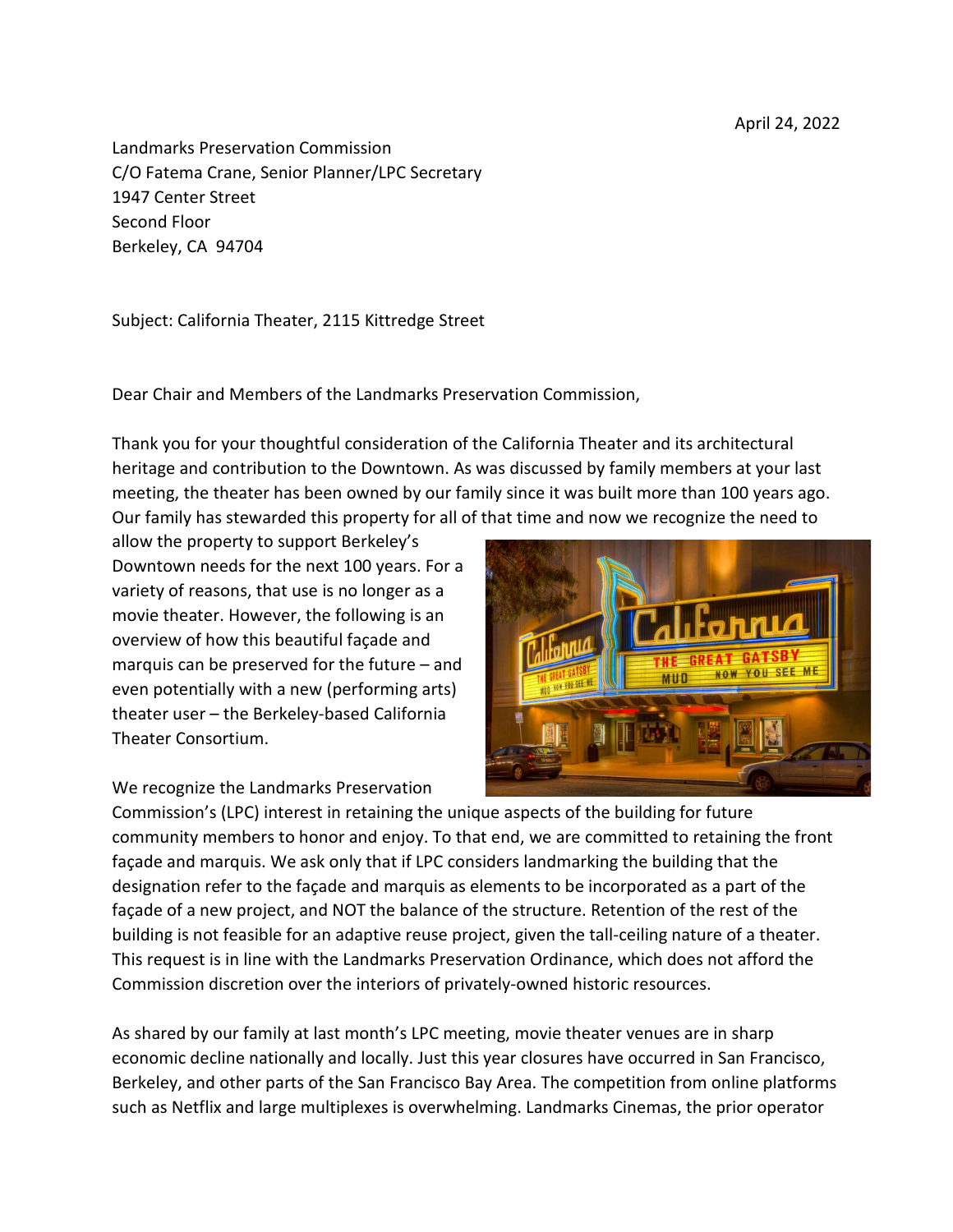of the California Theater, stopped paying rent just before the COVID pandemic stalled moviegoing. In Berkeley, this issue became starkly apparent for the former Harold Way project, which attempted to find a theater operator, nonprofit or otherwise, who would operate a brand new theater at a sharp rent discount because of the project's community benefits requirement. There were no takers, and both the housing and theater projects were ultimately cancelled. There simply isn't capital available that can operate an historic theater such as this one successfully and pay the taxes and building maintenance needed to support it while providing a decent return for owners.

What is important about the theater, as recognized by the Berkeley Architectural Heritage Association and others, are its magnificent façade and marquis. We are very excited to share that since working with Rhoades Planning Group, the need to preserve the façade and marquis as important pieces of Downtown architectural history was made abundantly clear to the family. As a result, both the real estate offering and the purchase and sale agreement that has been signed require the preservation of the facade and marquis, and that those elements be incorporated into any new project that may come after. The group that will purchase the property has agreed to the adaptive reuse of the façade and marquis in a new project that will

rise just behind the façade and incorporate use of the façade and marquis in the new project, which is being designed currently.

In addition, the buyer of the property and their consultant Rhoades Planning Group are working with a local theater consortium in an effort to create a full performing arts theater venue as the ground floor use of the new project. That effort includes working with the California Theater Consortium - an umbrella nonprofit that represents the interest of several community based performing arts groups to adapt the façade and the marquis for use as both the theater's entry and the project's residential entry. This could be a perfect adaptive reuse of the façade and marquis, and perhaps elements of the lobby, as the ground floor of a building that will provide reinvestment and community engagement with the property for the next 100+ years.



The importance of the theater is neither its user nor the brick box that forms the other three walls. The brick look and integrity of the brick façade was destroyed in the 1990s for the seismic